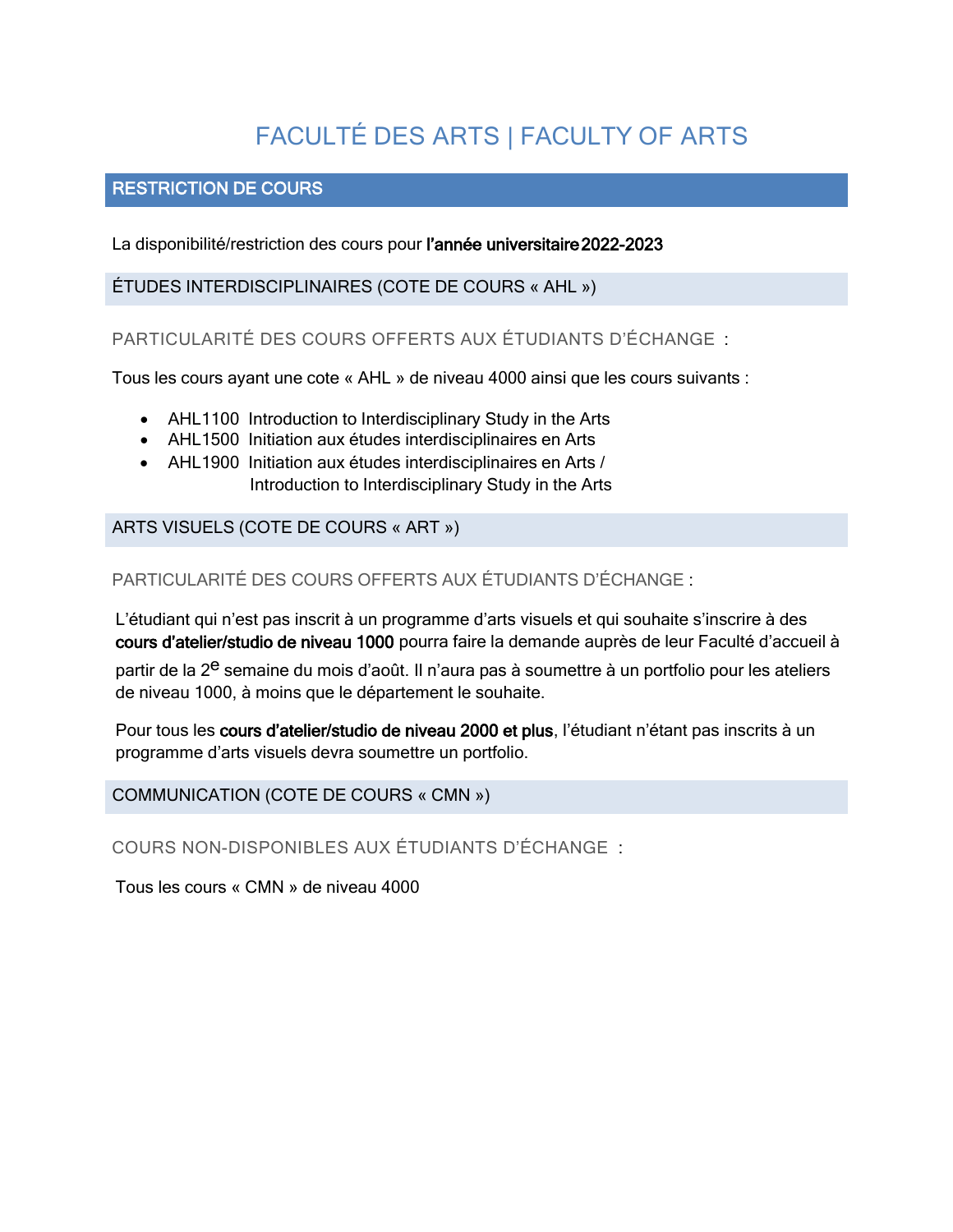# ENGLISH (COTE DE COURS « ENG »)

#### Accès limité aux cours ENG - Creative Writing

# COURS NON-DISPONIBLES AUX ÉTUDIANTS D'ÉCHANGE :

Tous les cours ayant une cote de « ENG » de niveau 4000 ainsi que les cours suivants :

- ENG3164 Advanced Workshop in Poetry
- ENG3303 Advanced Workshop in Prose Fiction
- ENG3305 Advanced Workshop in Creative Non-fiction
- ENG3306 Advanced Workshop in Scriptwriting
- ENG3307 Advanced Workshop in Comics and Graphic Fiction
- ENG4397 Advanced Workshop inCreative Writing
- ENG4398 Advanced Workshopin Poetry
- ENG4399 Advanced Workshopin Fiction

HISTOIRE (COTE DE COURS « HIS »)

COURS NON-DISPONIBLES AUX ÉTUDIANTS D'ÉCHANGE :

Tous les cours « HIS » de niveau 4000

JOURNALISME (COTE DE COURS « JOU »)

COURS NON-DISPONIBLES AUX ÉTUDIANTS D'ÉCHANGE :

Tous les cours « JOU »

THÉÂTRE (COTE DE COURS « THE »)

COURS NON-DISPONIBLES AUX ÉTUDIANTS D'ÉCHANGE :

Tous les cours nécessitant une audition

MUSIQUE (COTE DE COURS « MUS »)

COURS NON-DISPONIBLES AUX ÉTUDIANTS D'ÉCHANGE :

Tous les cours de performance et d'instrument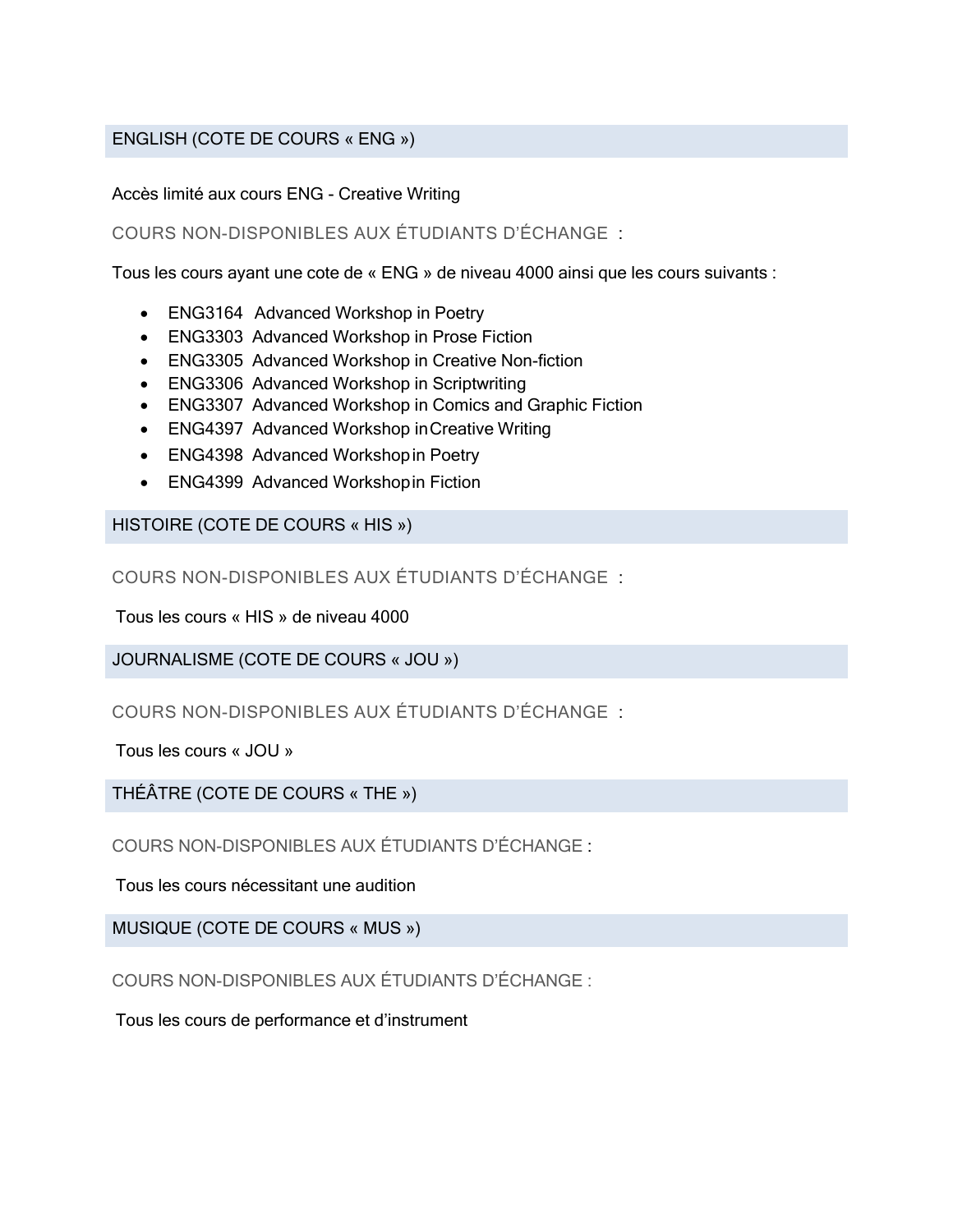# TRADUCTION ET INTERPRÉTATION (COTE DE COURS « TRA » )

L'étudiant doit soumettre une preuve de réussite à l'examen d'entrée avant de pouvoir s'inscrire aux cours. Ceci sera évalué par le responsable 1<sup>er</sup> cycle du département (cas par cas). COURS NON-DISPONIBLES AUX ÉTUDIANTS D'ÉCHANGE :

- TRA4136 External Practicum
- TRA4536 Stage externe
- TRA4936 Formation professionnelle spécialisée
- TRA4966 Initiation à l'interprétation

# LANGUES ET LITTÉRATURE MODERNE

Un test de placement est requis pour tous les cours de langues. En ce qui concerne l'inscription à ces cours, l'étudiant doit soumettre le résultat obtenu afin de pouvoir s'inscrire aux cours.

#### INSTITUT DES LANGUES OFFICIELLES ET DU BILINGUISME (ILOB)

Un test de classement est requis pour tous les cours de Français langue seconde (FLS) et English as a Second Language (ESL). En ce qui concerne l'inscription à ces cours, l'étudiant doit soumettre le résultat obtenu afin de pouvoir s'inscrire aux cours.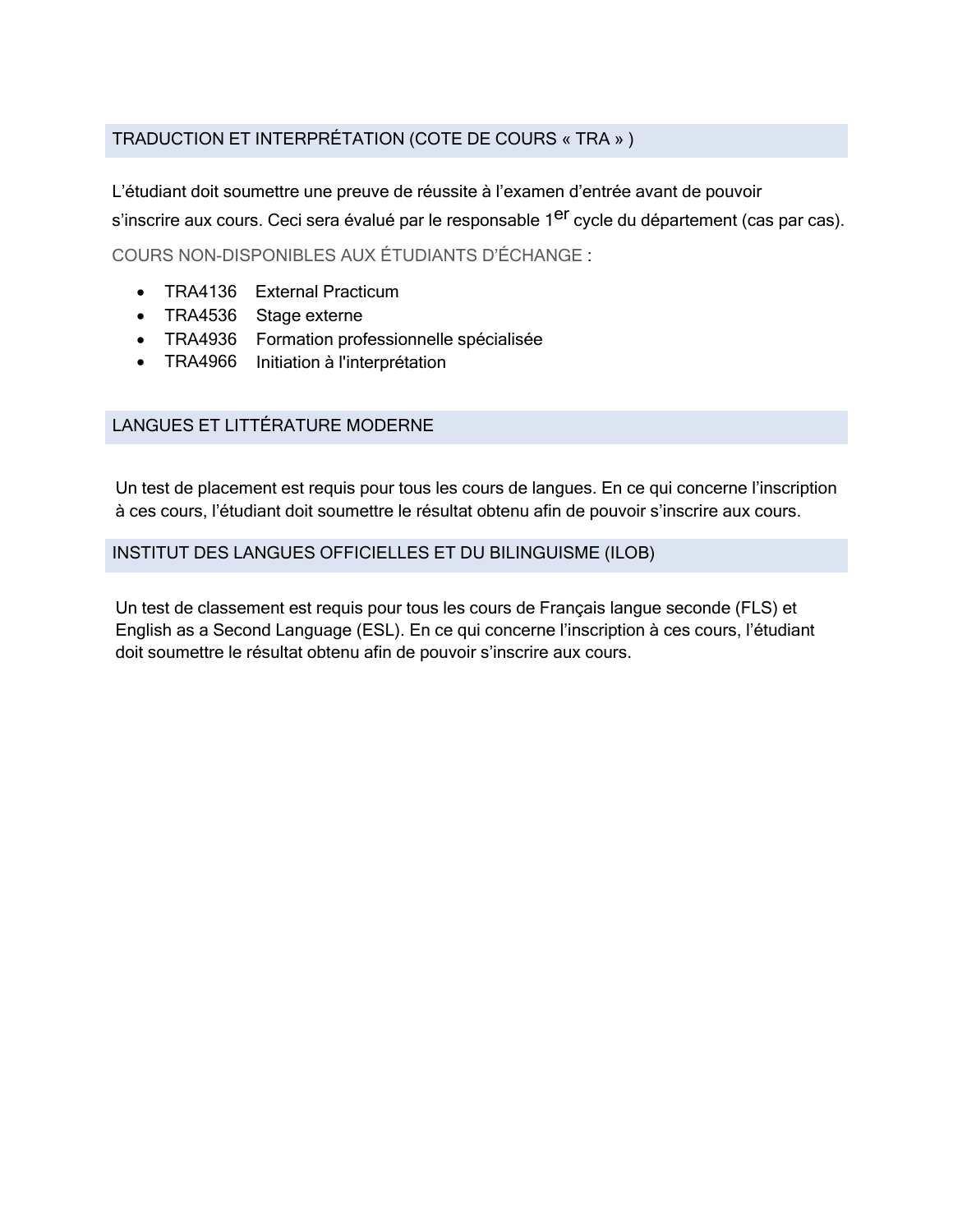# COURSE RESTRICTIONS

Course availability/restrictions for the 2022-2023 academic year

#### INTERDISCIPLINARY STUDIES (« AHL » COURSE CODE)

#### PARTICULARITIES FOR COURSES TO EXCHANGE STUDENTS:

All courses with a "AHL" 4000 course code as well as the following courses:

- AHL1100 Introduction to Interdisciplinary Study in the Arts
- AHL1500 Initiation aux études interdisciplinaires en Arts
- AHL1900 Initiation aux études interdisciplinaires en Arts / Introduction to Interdisciplinary Study in the Arts

#### VISUAL ARTS ("ART" COURSE CODE)

PARTICULARITIES FOR COURSES TO EXCHANGE STUDENTS:

Students who are not enrolled in a Visual Arts program, but that wish to take any of the 1000

level studios courses may put in a request with their host Faculty as of the 2<sup>nd</sup> week of August. They will not need to submit a portfolio for 1000 level courses, unless otherwise requested by the department.

For all the studio courses at the 2000 level and higher, students not registered to a Visual Arts program will need to submit a portfolio

COMMUNICATION ("CMN" COURSE CODE)

NON-OFFERED COURSES TO EXCHANGE STUDENTS:

All courses with a "CMN" 4000 course code

JOURNALISM ("JOU" COURSE CODE)

NON-OFFERED COURSES TO EXCHANGE STUDENTS:

All courses with a "JOU" course code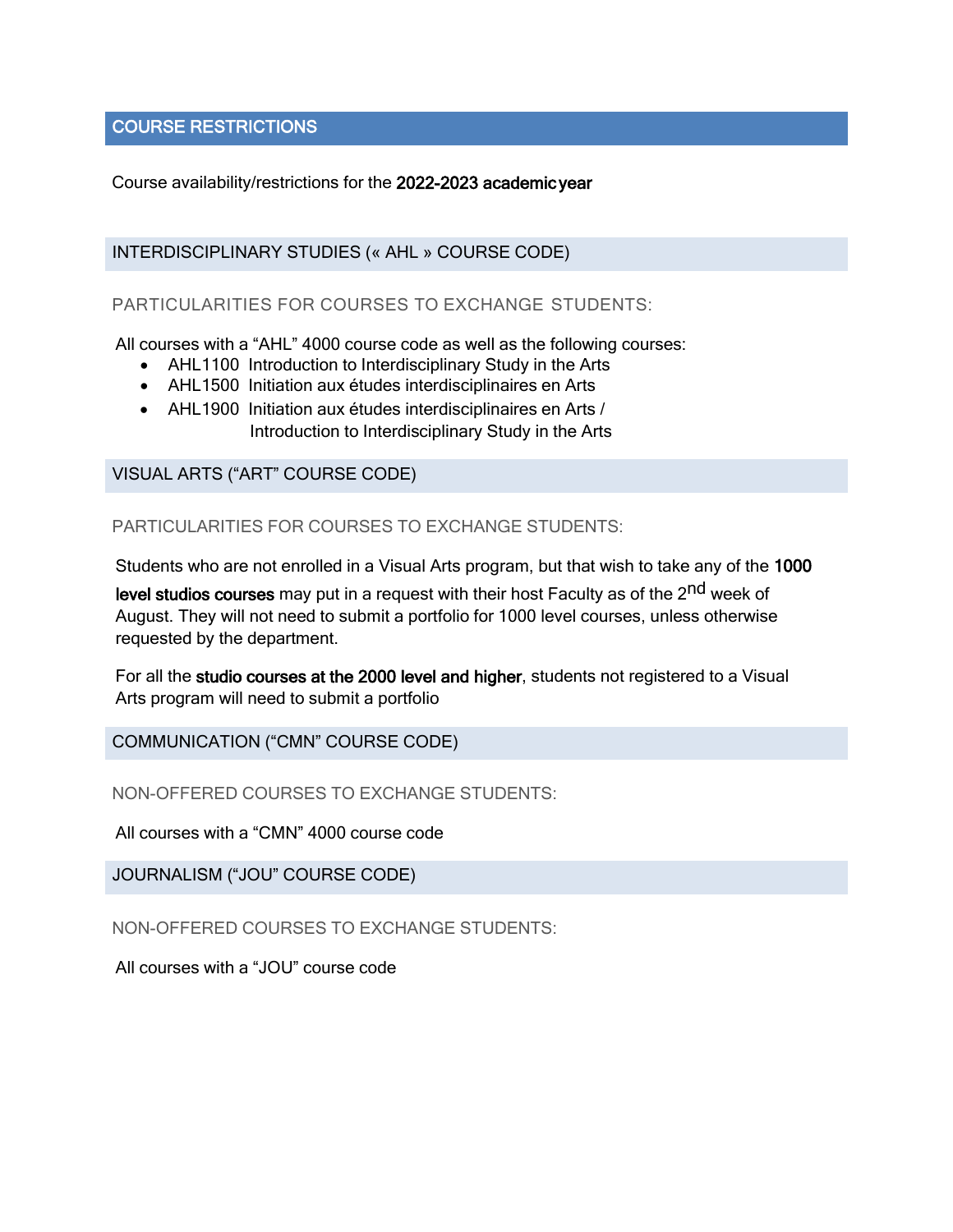# ENGLISH ("ENG" COURSE CODE)

#### Limited access to ENG – Creative Writing courses

#### NON-OFFERED COURSES TO EXCHANGE STUDENTS:

All courses with a "ENG" 4000 course code as well as the following courses:

- ENG3164 Advanced Workshop in Poetry
- ENG3303 Advanced Workshop in Prose Fiction
- ENG3305 Advanced Workshop in Creative Non-fiction
- ENG3306 Advanced Workshop in Scriptwriting
- ENG3307 Advanced Workshop in Comics and Graphic Fiction
- ENG4397 Advanced Workshop inCreative Writing
- ENG4398 Advanced Workshopin Poetry
- ENG4399 Advanced Workshopin Fiction

#### HISTORY ("HIS" COURSE CODE)

NON-OFFERED COURSES TO EXCHANGE STUDENTS:

All courses with a "HIS" 4000 course code

THEATRE ("THE" COURSE CODE)

NON-OFFERED COURSES TO EXCHANGE STUDENTS:

All courses requiring an audition

MUSIC ("MUS" COURSE CODE)

NON-OFFERED COURSES TO EXCHANGE STUDENTS:

All performance and instrument courses

# TRANSLATION AND INTERPRETATION ("TRA" COURSE CODE)

Students must submit proof of successfully passing the entrance exam to be able to register for translation courses. This component will be evaluated by the undergraduate chair (case by case)

NON-OFFERED COURSES TO EXCHANGE STUDENTS:

- TRA4136 External Practicum
- TRA4536 Stage externe
- TRA4936 Specialized Professional Training
- TRA4966 Introduction to Interpreting